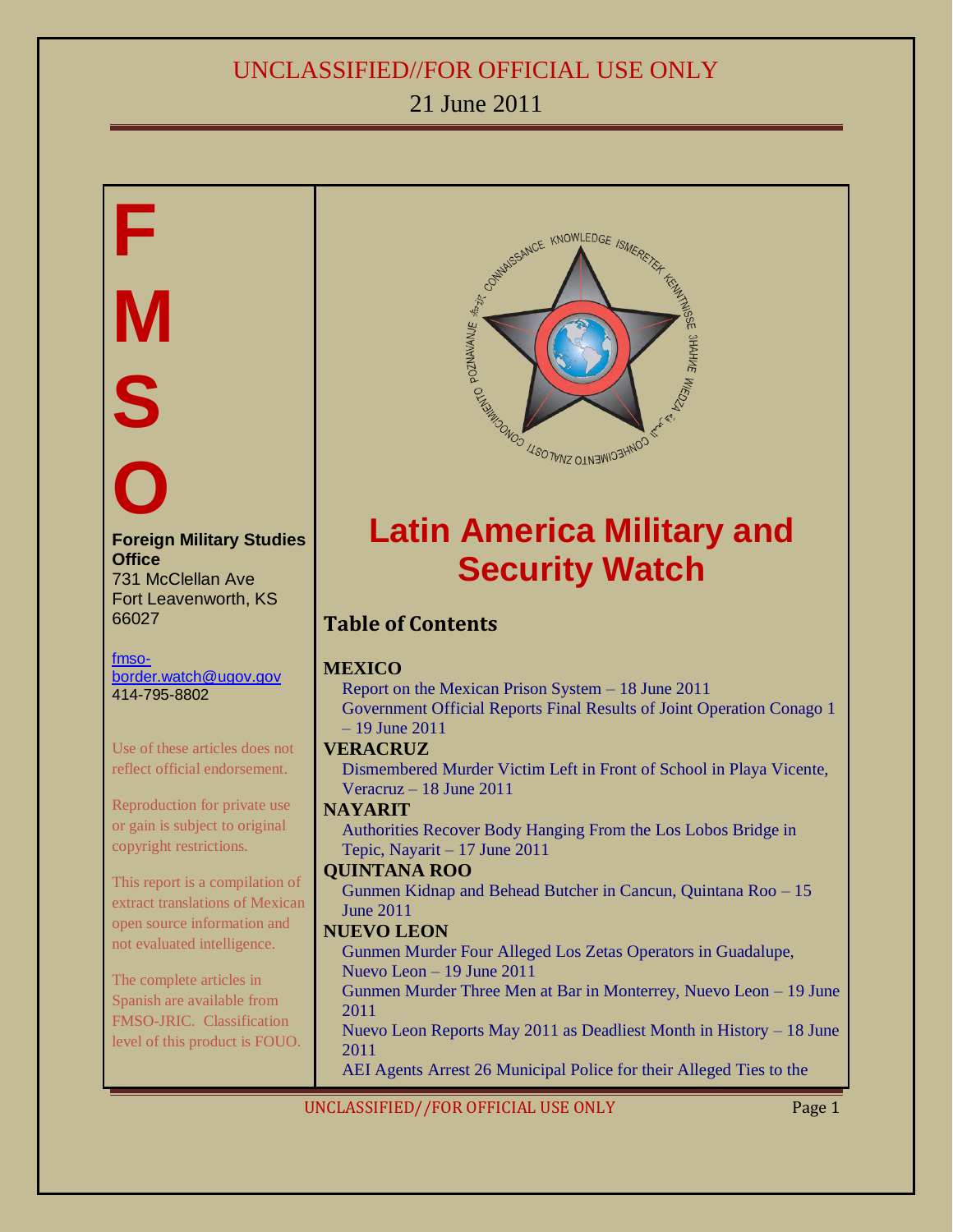# 21 June 2011

| Murder of the Governor's Bodyguards in General Zuazua, Nuevo Leon<br>$-20$ June $2011$          |
|-------------------------------------------------------------------------------------------------|
| <b>ZACATECAS</b>                                                                                |
| Federal Police Arrest Los Zetas Plaza Leader in Fresnillo, Zacatecas -                          |
| 20 June 2011                                                                                    |
| <b>TAMAULIPAS</b>                                                                               |
| Government Denies Rumors That Heriberto "El Lazca" Lazcano                                      |
| Lazcano Died During Confrontation in Matamoros, Tamaulipas - 17                                 |
| <b>June 2011</b>                                                                                |
| <b>SONORA</b>                                                                                   |
| Marines Seize More Than One Metric Ton of Marijuana in Puerto<br>Peñasco, Sonora – 16 June 2011 |
| <b>CENTRAL AMERICA</b>                                                                          |
| Authorities Seize \$(USD) 37,000 along the El Salvador/Honduras                                 |
| Border $-19$ June 2011                                                                          |
| Guatemalan Authorities Recover Incinerated Aircraft in Retalulheu,                              |
| Guatemala - 17 June 2011                                                                        |
|                                                                                                 |
|                                                                                                 |
|                                                                                                 |
|                                                                                                 |
|                                                                                                 |
|                                                                                                 |
|                                                                                                 |
|                                                                                                 |
|                                                                                                 |
|                                                                                                 |
|                                                                                                 |
|                                                                                                 |
|                                                                                                 |
|                                                                                                 |
|                                                                                                 |
|                                                                                                 |
|                                                                                                 |
|                                                                                                 |
|                                                                                                 |
|                                                                                                 |
|                                                                                                 |
|                                                                                                 |
|                                                                                                 |
|                                                                                                 |
|                                                                                                 |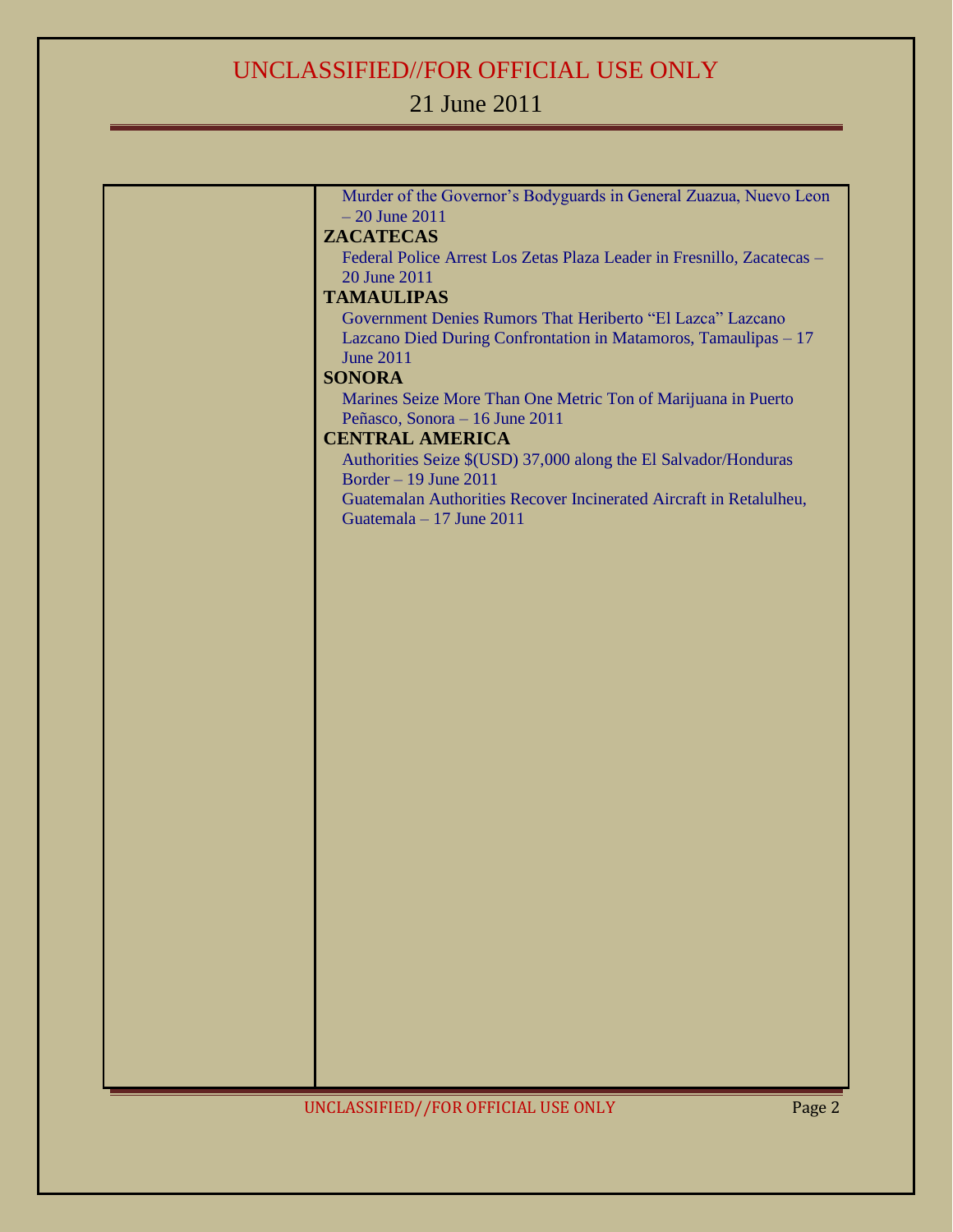#### <span id="page-2-0"></span>**MEXICO**

#### <span id="page-2-1"></span>**Report on the Mexican Prison System – 18 June 2011**

From December 2006 to May 2011, 615 prisoners have been killed while incarcerated in Mexican prisons. The majority of these deaths can be attributed to a settling of scores between rival criminal groups. On 08 December 2006, the transfer of Adela Hernández Gallegos, aka El Padrino, to a municipal prison in Cancun, Quintana Roo prompted a protest that involved 300 inmates and lasted over 15 hours. Following this protest, it was reported that four inmantes were killed, 21 were wounded, and 80 had escaped. It was later reported that 63 of the 80 fugitives were later captured.

This protest and the violence associated with it were just some of the first signs that the prison system in Mexico would be overcome with violence, overcrowding, and corruption. In the case of the prison mentioned above, it had been built for 320 inmates, but was housing over 1000.

An investigation carried out by the media source *El Universal* revealed that the number of inmates murdered within Mexican prisons has increased yearly since December of 2006. Some of the statistics regarding this situation were reported as follows:

- 2007: 80 inmates killed
- 2008:107 inmates killed
- $\bullet$  2009:140 inmates killed
- 2010: 184 inmates killed
- To date in 2011:100 inmates have been killed

#### **The Struggle between Opposing Gangs:**

The practice of housing members of rival criminal groups in prisons triggers extreme violence and generates unfortunate incidences such as those that have been noted in Durango, Tamaulipas, in Sinaloa. Take for instance the case of Sinaloa. On 14 June 2010, 29 Los Zetas operators were killed by Sinaloa Cartel operators at a prison in Mazatlan. Days before the actual incident occurred, Rolando OMAR Pimentel aka El Pájaro Loco, a Los Zetas operator, implored the Assistant District Attorney to transfer them out of this prison because they feared for their lives. Their demand was not heeded, and a simultaneous attack in four prison blocks left 29 of them dead (18 died of gunshot wounds while the others were stabbed).

The then Governor of Sinaloa, Jesus AGUILAR Padilla, blamed the Federal Government for the murders, and stressed that the state did not have the resources or staff to address federal prisoners.

#### **Attacks on Prison Directors:**

Between December 2006 and May 2011, 8 prison directors and 76 security guard chiefs and members of the administrative staff have also been killed due to violence in prisons. One of the driving factors behind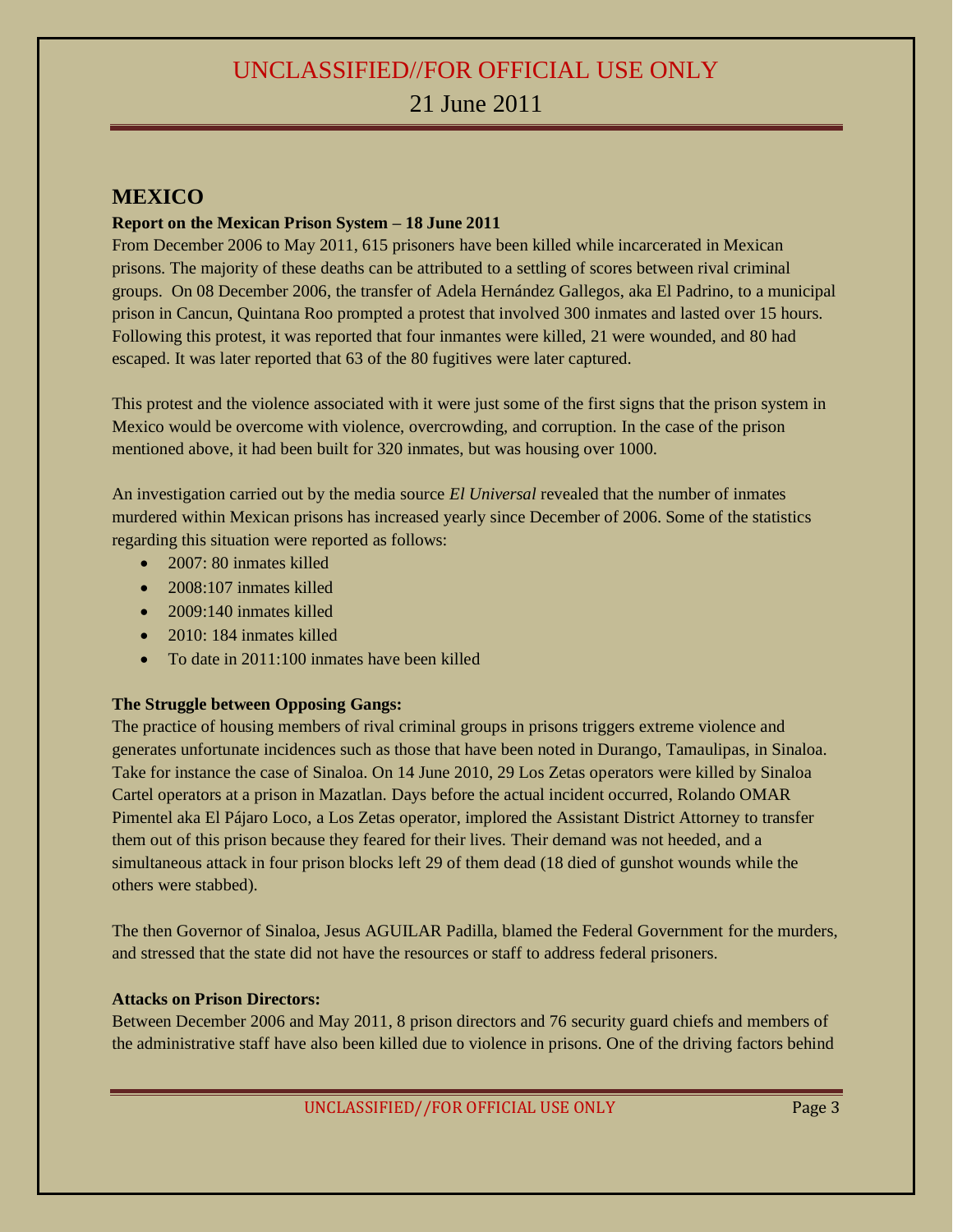all the murders was identified as revenge. Some of the cases listed regarding prison directors and other individuals working within the prison system that have been killed were reported as follows:

- On July 25, 2008, Salvador Barreno and his bodyguard were killed after being shot 60 times.
- On 13 May 2010, Abelardo CASTRO Camacho, the Director of the Navolato Penal System, Sinaloa, was killed
- On 30 May 2010, the body of Daniel BRAVO Mota, the Director of the prison in Iguala, Guerrero, was recovered from the bottom of a well
- Gerardo Ortiz Arellano, the operational coordinator of Prisons in Chihuahua, was executed in November 2010, after handing over 62 prisoners to the federal government.
- Arellano ORTIZ Veracruz took control of the prison in Ciudad Juárez, Chihuahua in 2007. In November of 2010, he became the operational director of all prisons within the state. Ten days after assuming this position, he ordered the transfer of 10 inmates to a Federal Social Rehabilitation Center, and four days later, was killed along with his son, Jesus ORTIZ Gerardo Dominguez, 29.
- On 14 January 2011, Marco MUÑOZ Rodríguez, the Director of a State Prison in Chihuahua, was murdered.
- In February 2011, Nicasio REBECA Vazquez, the acting Director of the Center for Implementation of Sanctions in Nuevo Laredo, was stabbed by an inmate while touring the facility.

#### **Documented Prison Escapes:**

*El Universal* reported that 737 inmates escaped from Mexican prisons between December 2006 and May 2011. Of those states ranked highest in terms of prison breaks, Tamaulipas tops the list with 396 fugitives and 66% of the total number of escapees. Prison breaks by year from 2006 to date were reported as follows:

- $\bullet$  2006: 17
- $\bullet$  2007: 50
- $\bullet$  2008: 70
- $\bullet$  2009: 146
- $\bullet$  2010: 396
- In what has passed of 2011: 58

Factors that contribute to prison breaks include overcrowding and corruption.

Violent incidents reported within Mexican prisons:

 26 July 2008: Victaurio Araujo was gunned down in the lobby of the Aguaruto prison headquarters. Araujo was brother of Gonzalo Araujo aka El Chayo Araujo, a leader within the Sinaloa Cartel.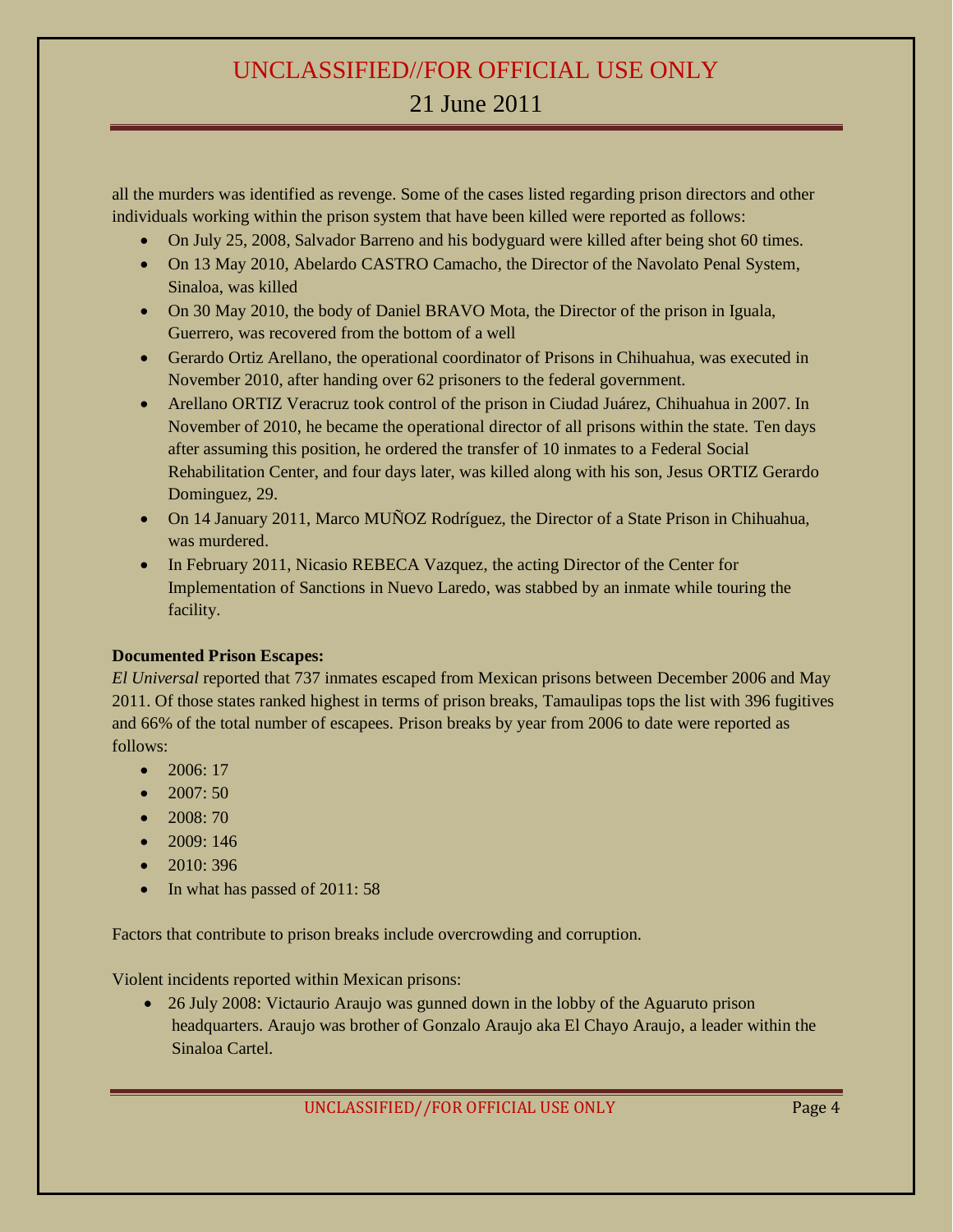- 20 October 2008: a struggle for control within a Reynosa prison led to a scuffle between Gulf Cartel and Los Zetas operators. This incident left 21 dead and 34 wounded.
- 10 February 2009: A commando stormed a prison tower in Torreon, Coahuila, killed three inmates, and set their bodies on fire. The slain prisoners belonged to a gang of kidnappers led by a dentist and an active military member.
- 20 January 2010: a knife fight within a Durango prison left 24 dead.
- 14 June 2010: 29 Los Zetas operators were killed by rival Sinaloa Cartel members at a prison in Mazatlan.
- 20 May 2011: 14 inmates were killed at the hands of Los Zetas operators at a prison in Apodaca, Nuevo Leon. The victims were allegedly burned to death. Some of the same victims were later identified as Gulf Cartel operators.

Spanish Source: <http://www.mundonarco.com/2011/06/morir-tras-la-rejas-devora-la-violencia.html>

#### [Top of the Document](#page-0-0)

#### <span id="page-4-0"></span>**Government Official Reports Final Results of Joint Operation Conago 1 – 19 June 2011**

Marcelo Ebrard, the Federal District Government Chief and President of the National Governors' Conference, reported statistics on the first-ever, all-nation coordinated operation in Mexico that was carried out between 13-19 June 2011. The results were reported as follows:

- Arrest of 3,705 individuals
- Recovery of 1,258 vehicles
- Execution of 712 arrest warrants
- Seizure of 131 firearms

Spanish Source:<http://www.milenio.com/cdb/doc/noticias2011/fdb53552a41b303bcbc48e1519fef5f2>

[Top of the Document](#page-0-0)

#### <span id="page-4-1"></span>**VERACRUZ**

#### <span id="page-4-2"></span>**Dismembered Murder Victim Left in Front of School in Playa Vicente, Veracruz – 18 June 2011**



On 18 June 2011at around 0430 hours, a dismembered murder victim was left in front of the Center for Technical and Industrial Studies (CETIS) in Playa Vicente [approximate location 17.8305 -95.8131], Veracruz. A narco message was also left with the victim and contained a warning directed to all criminals operating in the area. At this point, authorities have not identified the victim.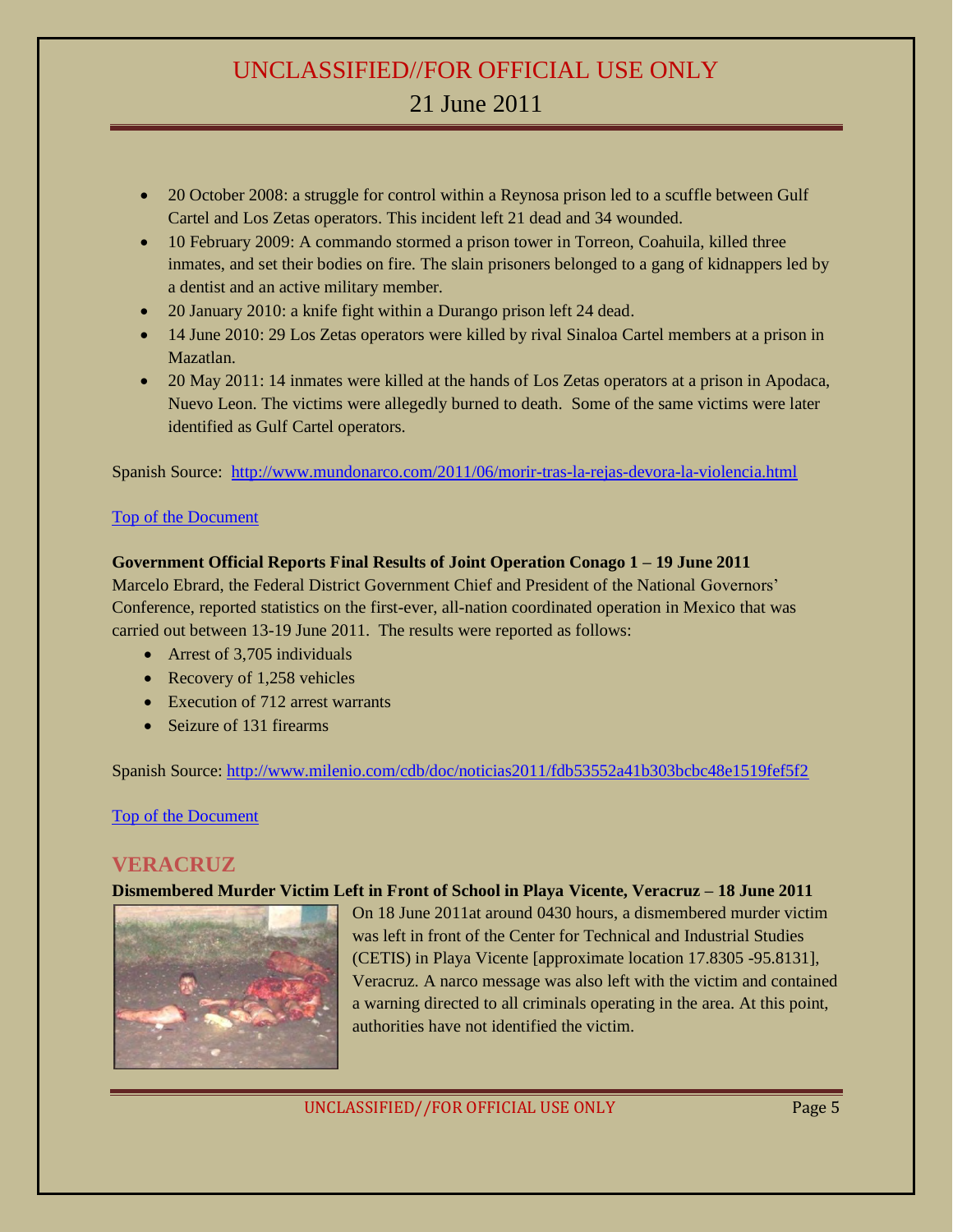Spanish Source: <http://www.blogdelnarco.com/2011/06/dejan-hombre-descuartizado-frente.html>

[Top of the Document](#page-0-0)

#### <span id="page-5-0"></span>**NAYARIT**

<span id="page-5-1"></span>**Authorities Recover Body Hanging From the Los Lobos Bridge in Tepic, Nayarit – 17 June 2011**



On 16 June 2011 at 0751 hours, authorities recovered the body of a 35 year old male murder victim from the Los Lobos Bridge in the Guadalupe neighborhood of Tepic[21.5040-104.8945], Nayarit. This individual is said to have gone by the nickname "Piojo", and allegedly worked for Los Zetas and the Beltrán Leyva Organization. Days before being murderd, he was kidnapped. The message taped to his body read as follows, "This is El Piojo, he fixed the cars for the Mazaltecos, we have a lot of information, and we are coming for you. XXX".

Spanish Source: [http://www.narcoguerra.com/index.php/easyblog/entry/el-piojo-trabajaba-para-los-zetas](http://www.narcoguerra.com/index.php/easyblog/entry/el-piojo-trabajaba-para-los-zetas-y-los-beltrn-leyva)[y-los-beltrn-leyva](http://www.narcoguerra.com/index.php/easyblog/entry/el-piojo-trabajaba-para-los-zetas-y-los-beltrn-leyva) , [http://www.narcoguerra.com/index.php/easyblog/entry/amanece-otro-colgado-en-el](http://www.narcoguerra.com/index.php/easyblog/entry/amanece-otro-colgado-en-el-puente-de-los-lobos-en-tepic-nayarit)[puente-de-los-lobos-en-tepic-nayarit](http://www.narcoguerra.com/index.php/easyblog/entry/amanece-otro-colgado-en-el-puente-de-los-lobos-en-tepic-nayarit)

[Top of the Document](#page-0-0)

#### <span id="page-5-2"></span>**QUINTANA ROO**

#### <span id="page-5-3"></span>**Gunmen Kidnap and Behead Butcher in Cancun, Quintana Roo – 15 June 2011**



On 15 June 2011 at approximately 2100 hours, a group of gunmen kidnapped Vidal PÉREZ Pérez, 29, from his home in the Haciendas Real del Caribe neighborhood of [approximate location 21.1534 - 86.9010], Cancun, Quintana Roo.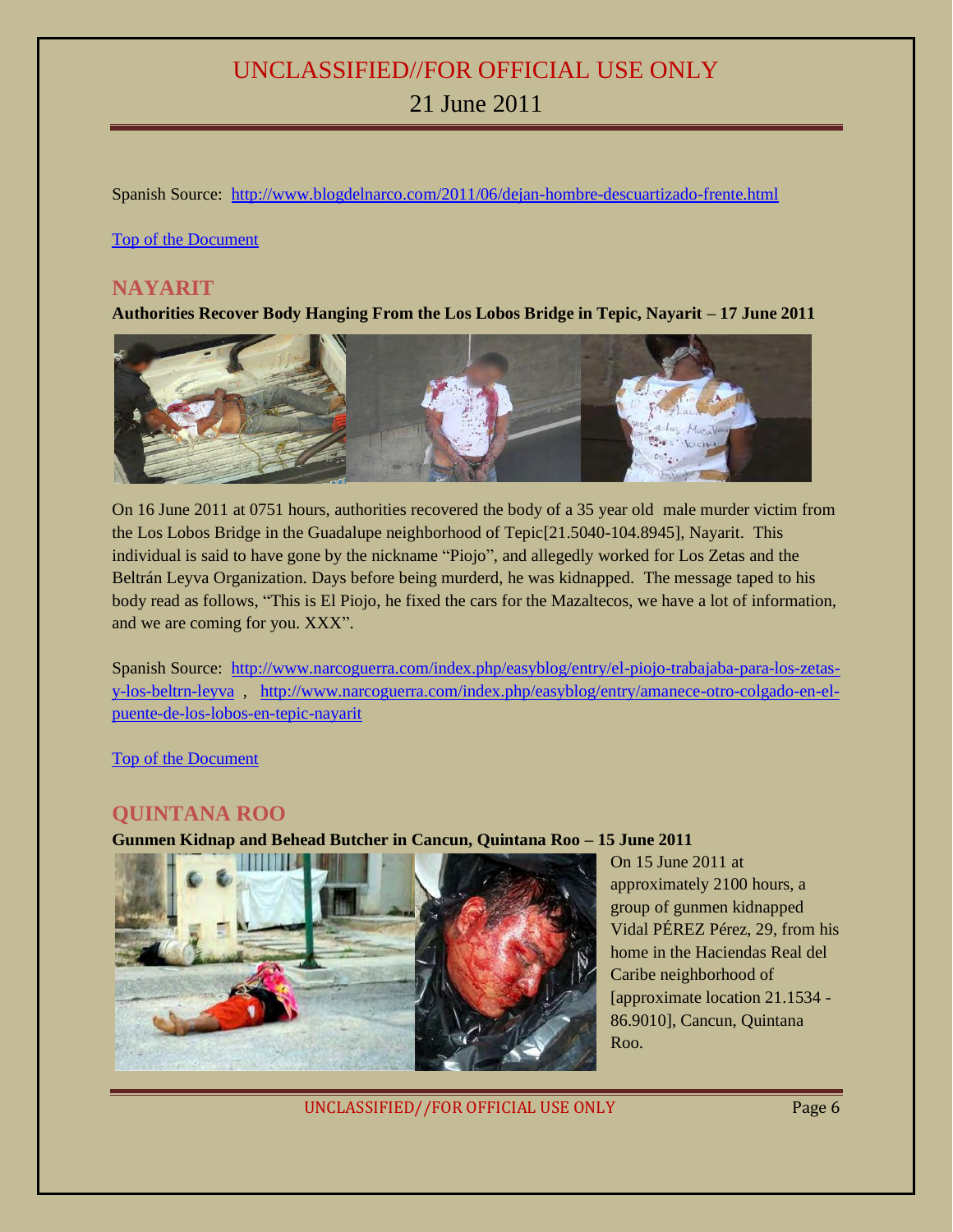On 16 June 2011, the decapitated head of this same individual was left at his residence in a black plastic bag. His body was located a few meters from the head. It was noted that before being killed, Perez worked as a butcher.

Spanish Source:<http://www.blogdelnarco.com/2011/06/decapitan-carnicero-en-quintana-roo.html>

[Top of the Document](#page-0-0)

#### <span id="page-6-0"></span>**NUEVO LEON**

<span id="page-6-1"></span>**Gunmen Murder Four Alleged Los Zetas Operators in Guadalupe, Nuevo Leon – 19 June 2011** On 19 June 2011 at around 0300 hours, gunmen killed a group of four young adults who were drinking beer outside of a residence located on Río Grijalva Street [25.6792 -100.1632] in the Dos Ríos neighborhood of Guadalupe, Nuevo Leon. It was reported that the gunmen were traveling in multiple vehicles and yelled "For being Zetas, you bastards" as they shot at the house. AEI investigators recovered numerous AR-15 shell casings from the scene.

Spanish Source: [http://www.blogdelnarco.com/2011/06/comando-armado-ejecuta-cuatro](http://www.blogdelnarco.com/2011/06/comando-armado-ejecuta-cuatro-jovenes.html#more)[jovenes.html#more](http://www.blogdelnarco.com/2011/06/comando-armado-ejecuta-cuatro-jovenes.html#more)

#### [Top of the Document](#page-0-0)

#### <span id="page-6-2"></span>**Gunmen Murder Three Men at Bar in Monterrey, Nuevo Leon – 19 June 2011**

On 18 June 2011 at around 2200 hours, a group of gunmen entered the Encanto Bar located at the intersection of Jerónimo Treviño and Juan Álvarez Streets [25.6825 -100.3232] in Monterrey, Nuevo Leon. Once inside, they ordered everyone to the ground, killed three individuals, and wounded five others. Once finished, the gunmen took one of the bodies from the crime scene. This same body was later recovered on 19 June 2011 at around 0930 hours at the intersection Artículo 123 and Carlos Salazar Streets [25.6848 -100.3374] in Monterrey. That victim was subsequently identified as a 30-year-old bouncer that was employed at the Encanto Bar.

Spanish Source:<http://www.blogdelnarco.com/2011/06/acribillan-tres-hombres-en-bar-de.html#more>

#### [Top of the Document](#page-0-0)

#### <span id="page-6-3"></span>**Nuevo Leon Reports May 2011 as Deadliest Month in History – 18 June 2011**

Faced with escalating violence and increased regional insecurity, Nuevo Leon reported May 2011 as the "deadliest month in history" with a staggering 241 murders. It was noted that Nuevo Leon is in a state of panic due to the violence. At this point, no decreases in violence are projected. Between the dates of 15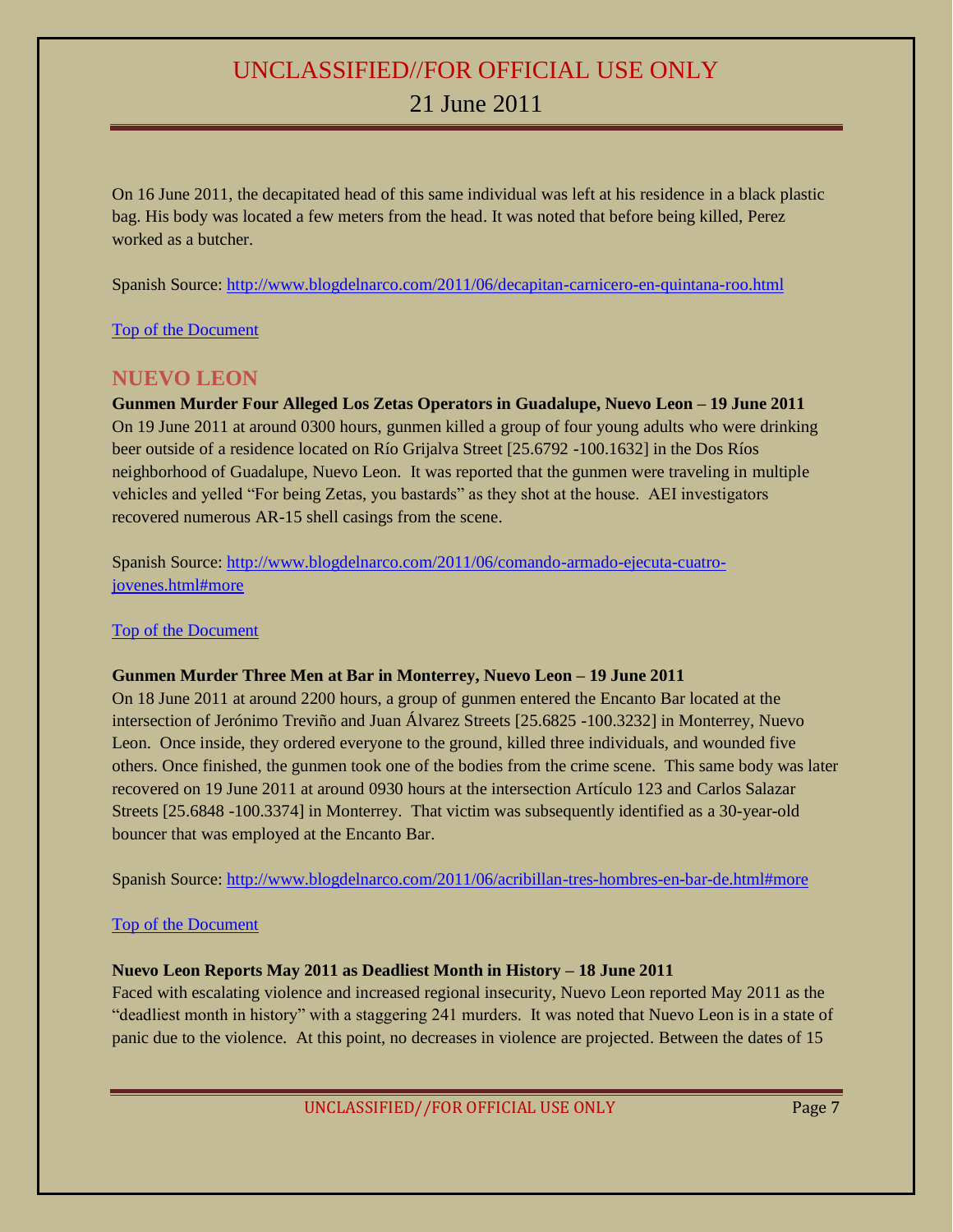and 16 June 2011, a record 33 individuals were killed in Nuevo Leon to include two bodyguards that worked for the Governor of Nuevo Leon, Rodrigo Medina.

Based on current and projected homicide statistics, Nuevo Leon is on track to surpass the 241 murders reported in May 2011, which could mark June 2011 as the new record-setting month. According to police, in 2010, increased levels of violence in the Monterrey metropolitan area was attributed to the dispute for the Plaza between the Gulf Cartel and their former allies, Los Zetas. Statistics regarding homicides in the Monterrey metropolitan area since 2009 were reported as follows:

- 2009: 267 murders
- $\bullet$  2010: 828 murders
- To date in 2011: 737 murders. Of this number, 80% are attributing to organized crime related activity.

Spanish Source: <http://www.eluniversal.com.mx/estados/80833.html>

#### [Top of the Document](#page-0-0)

#### <span id="page-7-0"></span>**AEI Agents Arrest 26 Municipal Police for their Alleged Ties to the Murder of the Governor's Bodyguards in General Zuazua, Nuevo Leon – 20 June 2011**

On 16 June 2011 at around 0700 hours, AEI Agents arrested 26 municipal police officers while they were in the process of changing shifts in General Zuazua [25.8930 -100.1060], Nuevo Leon. These same officers have been accused of being involved in 15 June 2011 deaths of two bodyguards that worked at the service of Nuevo Leon Governor, Rodrigo Medina (see the 17 June 2011 Newsbriefs for original article). Following their arrests, all 26 officers, to include three females, were transferred to the Ministerial Police Building on Gonzalitos Avenue [25.6944 -100.3514] in Monterrey, Nuevo Leon.

Spanish Source:<http://www.milenio.com/cdb/doc/noticias2011/25458368abe9dd4d462349602449e497>

[Top of the Document](#page-0-0)

#### <span id="page-7-1"></span>**ZACATECAS**

#### <span id="page-7-2"></span>**Federal Police Arrest Los Zetas Plaza Leader in Fresnillo, Zacatecas – 20 June 2011**



Following his arrest on 16 June 2011, it has been reported that Édgar HUERTA Montiel aka El Wache/El Huache, will be held for 40 days in Fresnillo [23.1726 -102.8609], Zacatecas. Huerta Montiel was initially arrested with his girlfriend, Brenda Azhyade INFANTE Acevedo, on charges related to for illegal weapons possession and for the role he played in the kidnapping and murder of more than 70 migrants in San Fernando, Tamaulipas. Huerta Montiel has been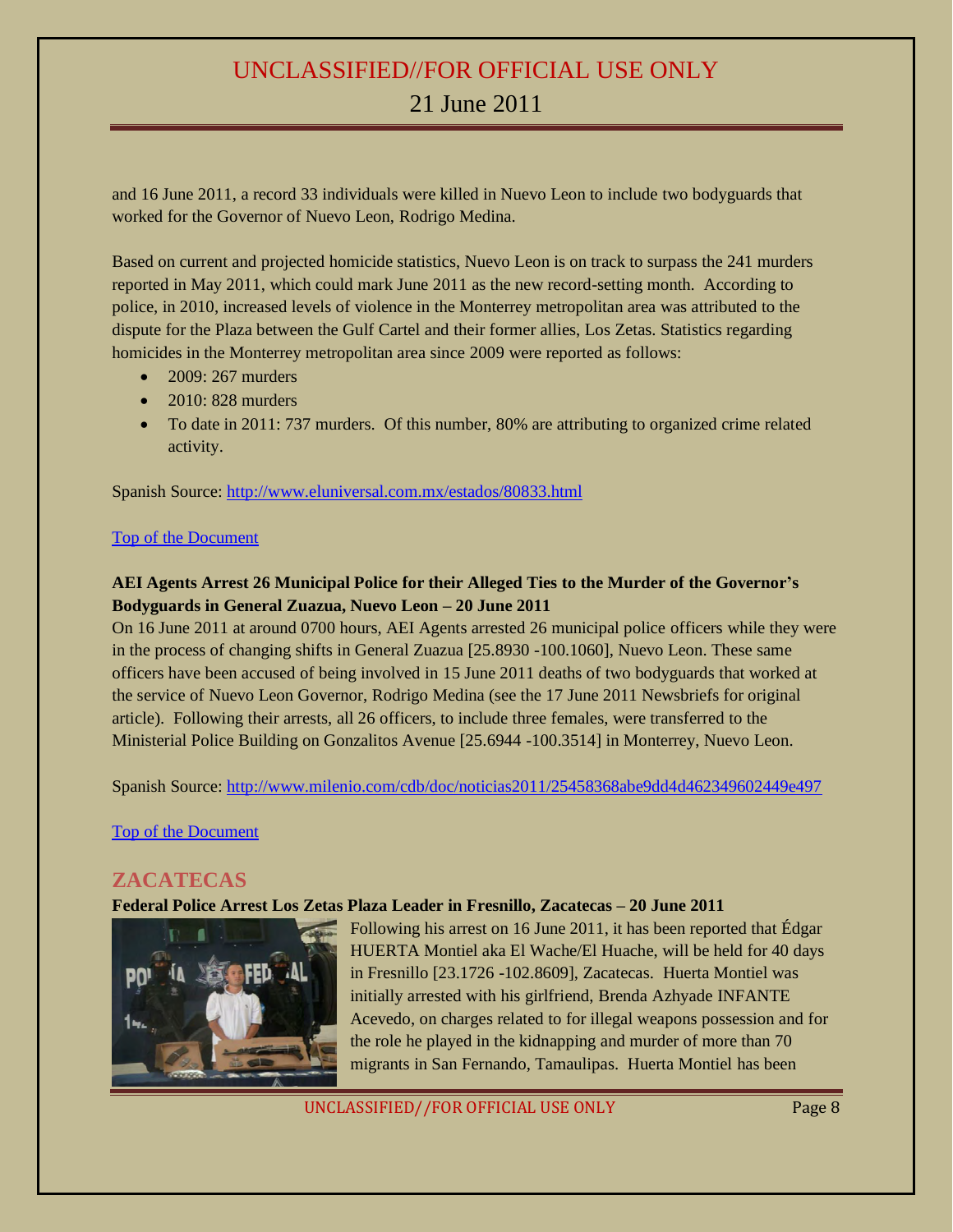identified as a Plaza leader for Los Zetas in the San Fernando area.

Spanish Source:<http://www.eluniversal.com.mx/nacion/186394.html> and <http://www.milenio.com/cdb/doc/noticias2011/25458368abe9dd4d462349602417360a>

[Top of the Document](#page-0-0)

#### <span id="page-8-0"></span>**TAMAULIPAS**

<span id="page-8-1"></span>**Government Denies Rumors That Heriberto "El Lazca" Lazcano Lazcano Died During Confrontation in Matamoros, Tamaulipas – 17 June 2011**



On 16 June 2011, soldiers repelled an attack by a group of Los Zetas operators in the Pedro Moreno neighborhood [25.8466 -97.5200] of Matamoros, Tamaulipas. Initial and unofficial reports immediately surfaced in newspapers and on social media sites indicating that one of the suspects killed was Heriberto "El Lazca" Lazcano Lazcano, the Leader of Los Zetas. On 17 June 2011, Alejandro Poiré, the Mexican Security Secretary, released a statement via Twitter that debunked the rumors that the Zetas leader had been killed.

Spanish Source:<http://www.proceso.com.mx/?p=273107>

[Top of the Document](#page-0-0)

#### <span id="page-8-2"></span>**SONORA**

<span id="page-8-3"></span>**Marines Seize More Than One Metric Ton of Marijuana in Puerto Peñasco, Sonora – 16 June 2011**



On 14 June 2011, Marines arrested Marco Antonio Flores López, 36, while conducting patrols on Lomas Campestre Street in Puerto Peñasco [31.3182-113.5367], Sonora. Seized from him were 104 packages of marijuana weighing 1,063.7 kilograms. It was reported that this individual was originally from Tijuana, Baja California.

Spanish Source: [http://www.semar.gob.mx/sitio\\_2/index.php/sala-de-prensa/comunicados-de-prensa-](http://www.semar.gob.mx/sitio_2/index.php/sala-de-prensa/comunicados-de-prensa-2011/1640-comunicado-de-prensa-199-2011.html)[2011/1640-comunicado-de-prensa-199-2011.html](http://www.semar.gob.mx/sitio_2/index.php/sala-de-prensa/comunicados-de-prensa-2011/1640-comunicado-de-prensa-199-2011.html)

[Top of the Document](#page-0-0)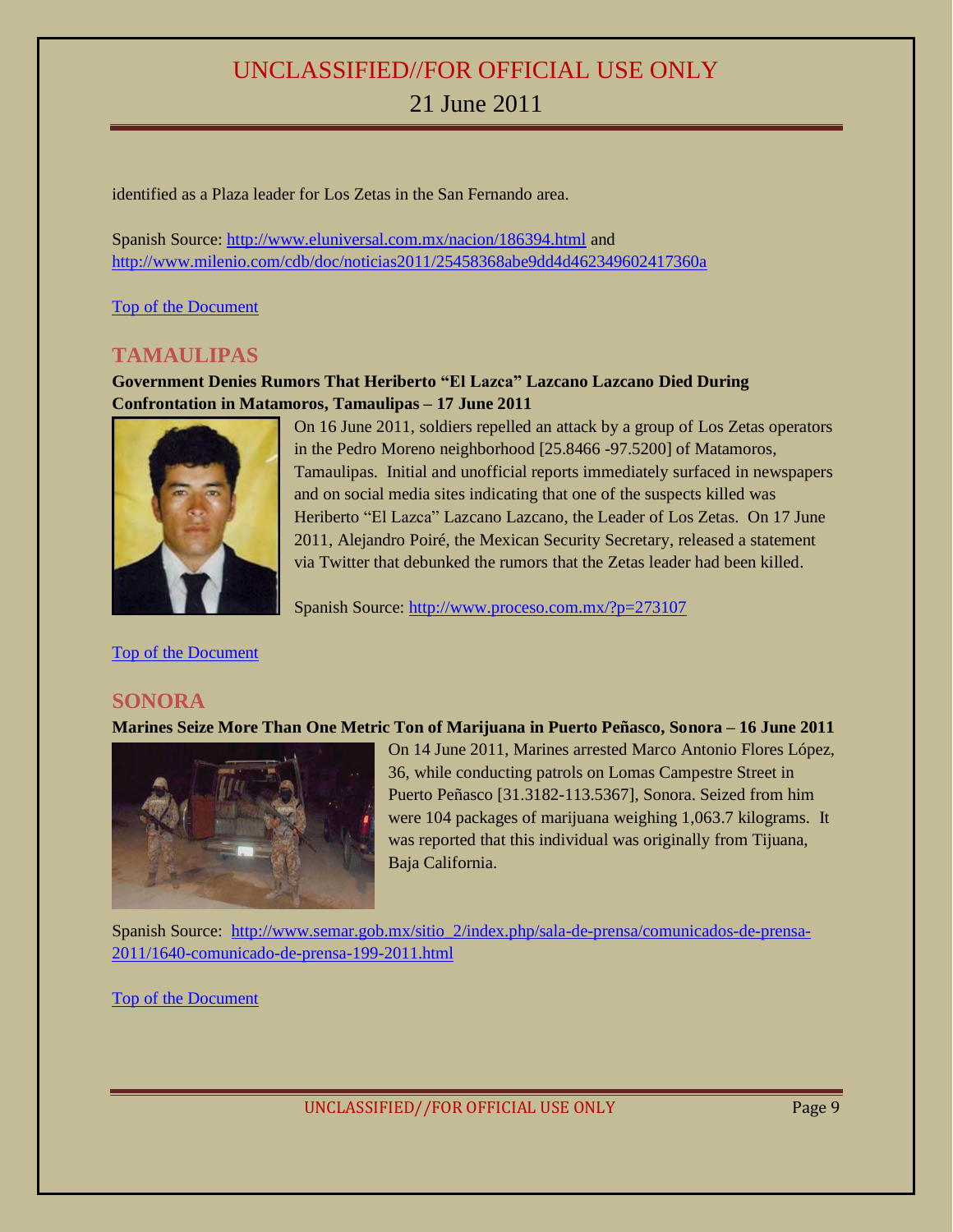#### <span id="page-9-0"></span>**CENTRAL AMERICA**

<span id="page-9-1"></span>**Authorities Seize \$(USD) 37,000 along the El Salvador/Honduras Border – 19 June 2011**



On 17 June 2011, authorities arrested Guatemalan national Bárbara Suzette Couderes Orellana, 40, after discovering she had \$(USD)26,920 worth of cash strapped to her body. This individual originally entered into El Salvador at the El Amatillo border crossing point (located in the Department of La Unión[13.5970-87.7661]). Her plan was to travel with the cash to Costa Rica. Authorities speculate that the Guatemalan was returning from a drug related operation or was planning to use the cash to purchase drugs.

In a separate operation, authorities arrested José Luis González García, 36, after he was caught entering into El Salvador at the El Amatillo border crossing point with \$(USD)10,200, \$(EUR)1,500, and small quantities of cocaine and crack.

Spanish Source: [http://www.laprensagrafica.com/el-salvador/lodeldia/199721-decomisan-mas-de-37000](http://www.laprensagrafica.com/el-salvador/lodeldia/199721-decomisan-mas-de-37000-en-el-amatillo.html) [en-el-amatillo.html](http://www.laprensagrafica.com/el-salvador/lodeldia/199721-decomisan-mas-de-37000-en-el-amatillo.html)

#### [Top of the Document](#page-0-0)

#### <span id="page-9-2"></span>**Guatemalan Authorities Recover Incinerated Aircraft in Retalulheu, Guatemala – 17 June 2011**



On 17 June 2011, residents living near a ranch operating under the name "Alaska" discovered an incinerated aircraft along a dirt road. More specifically, this aircraft was located 15 kilometers off a principal highway that leads to Champerico [14.3006-91.9085] in the Retalulheu Department of Guatemala. The plane in question was described as a single motor aircraft with blue stripes in the words "Centurión II" written on the side. Recovered from the